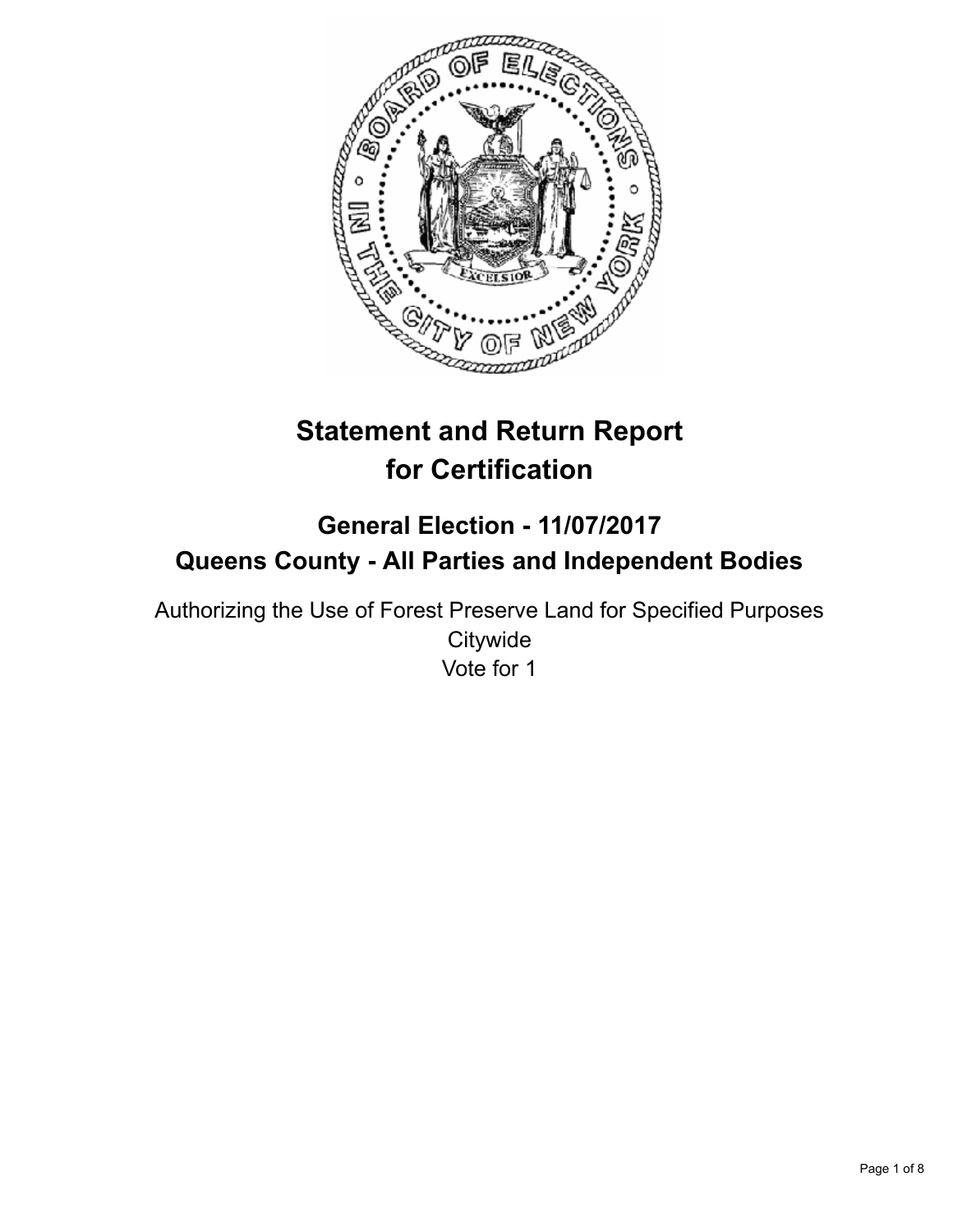

| <b>PUBLIC COUNTER</b>                                    | 21,484 |
|----------------------------------------------------------|--------|
| <b>MANUALLY COUNTED EMERGENCY</b>                        | 0      |
| ABSENTEE / MILITARY                                      | 895    |
| AFFIDAVIT                                                | 217    |
| <b>Total Ballots</b>                                     | 22,596 |
| Less - Inapplicable Federal/Special Presidential Ballots | 0      |
| <b>Total Applicable Ballots</b>                          | 22,596 |
| <b>YES</b>                                               | 7.341  |
| <b>NO</b>                                                | 12,398 |
| <b>Total Votes</b>                                       | 19,739 |
| Unrecorded                                               | 2.857  |

# **Assembly District 24**

| <b>PUBLIC COUNTER</b>                                    | 14,858 |
|----------------------------------------------------------|--------|
| <b>MANUALLY COUNTED EMERGENCY</b>                        | 0      |
| ABSENTEE / MILITARY                                      | 497    |
| AFFIDAVIT                                                | 118    |
| <b>Total Ballots</b>                                     | 15,473 |
| Less - Inapplicable Federal/Special Presidential Ballots | 0      |
| <b>Total Applicable Ballots</b>                          | 15,473 |
| <b>YES</b>                                               | 5,595  |
| NO.                                                      | 7,217  |
| <b>Total Votes</b>                                       | 12,812 |
| Unrecorded                                               | 2.661  |

| <b>PUBLIC COUNTER</b>                                    | 13,277 |
|----------------------------------------------------------|--------|
| <b>MANUALLY COUNTED EMERGENCY</b>                        |        |
| ABSENTEE / MILITARY                                      | 366    |
| AFFIDAVIT                                                | 69     |
| <b>Total Ballots</b>                                     | 13,713 |
| Less - Inapplicable Federal/Special Presidential Ballots | 0      |
| <b>Total Applicable Ballots</b>                          | 13,713 |
| <b>YES</b>                                               | 5,145  |
| <b>NO</b>                                                | 6.179  |
| <b>Total Votes</b>                                       | 11,324 |
| Unrecorded                                               | 2.389  |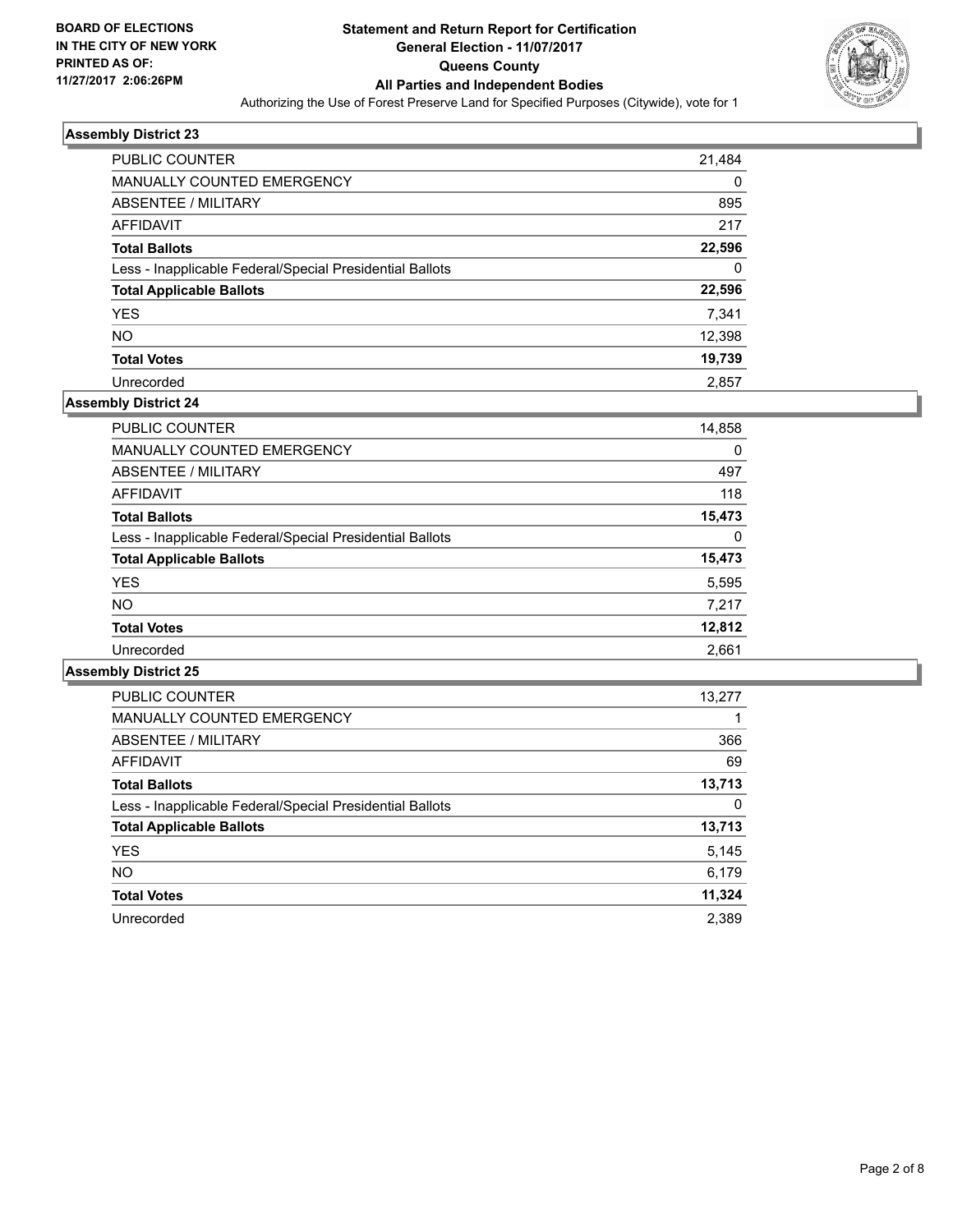

| <b>PUBLIC COUNTER</b>                                    | 23,361 |
|----------------------------------------------------------|--------|
| <b>MANUALLY COUNTED EMERGENCY</b>                        | 0      |
| ABSENTEE / MILITARY                                      | 843    |
| AFFIDAVIT                                                | 175    |
| <b>Total Ballots</b>                                     | 24,379 |
| Less - Inapplicable Federal/Special Presidential Ballots | 0      |
| <b>Total Applicable Ballots</b>                          | 24,379 |
| <b>YES</b>                                               | 9.513  |
| <b>NO</b>                                                | 11,761 |
| <b>Total Votes</b>                                       | 21,274 |
| Unrecorded                                               | 3.105  |

# **Assembly District 27**

| <b>PUBLIC COUNTER</b>                                    | 14,492         |
|----------------------------------------------------------|----------------|
| <b>MANUALLY COUNTED EMERGENCY</b>                        | $\overline{2}$ |
| ABSENTEE / MILITARY                                      | 541            |
| AFFIDAVIT                                                | 176            |
| <b>Total Ballots</b>                                     | 15,211         |
| Less - Inapplicable Federal/Special Presidential Ballots | 0              |
| <b>Total Applicable Ballots</b>                          | 15,211         |
| <b>YES</b>                                               | 5,689          |
| <b>NO</b>                                                | 7,054          |
| <b>Total Votes</b>                                       | 12,743         |
| Unrecorded                                               | 2,468          |

| <b>PUBLIC COUNTER</b>                                    | 19,053 |
|----------------------------------------------------------|--------|
| <b>MANUALLY COUNTED EMERGENCY</b>                        | 0      |
| <b>ABSENTEE / MILITARY</b>                               | 699    |
| AFFIDAVIT                                                | 176    |
| <b>Total Ballots</b>                                     | 19,928 |
| Less - Inapplicable Federal/Special Presidential Ballots | 0      |
| <b>Total Applicable Ballots</b>                          | 19,928 |
| <b>YES</b>                                               | 8,136  |
| NO.                                                      | 9,236  |
| <b>Total Votes</b>                                       | 17,372 |
| Unrecorded                                               | 2,556  |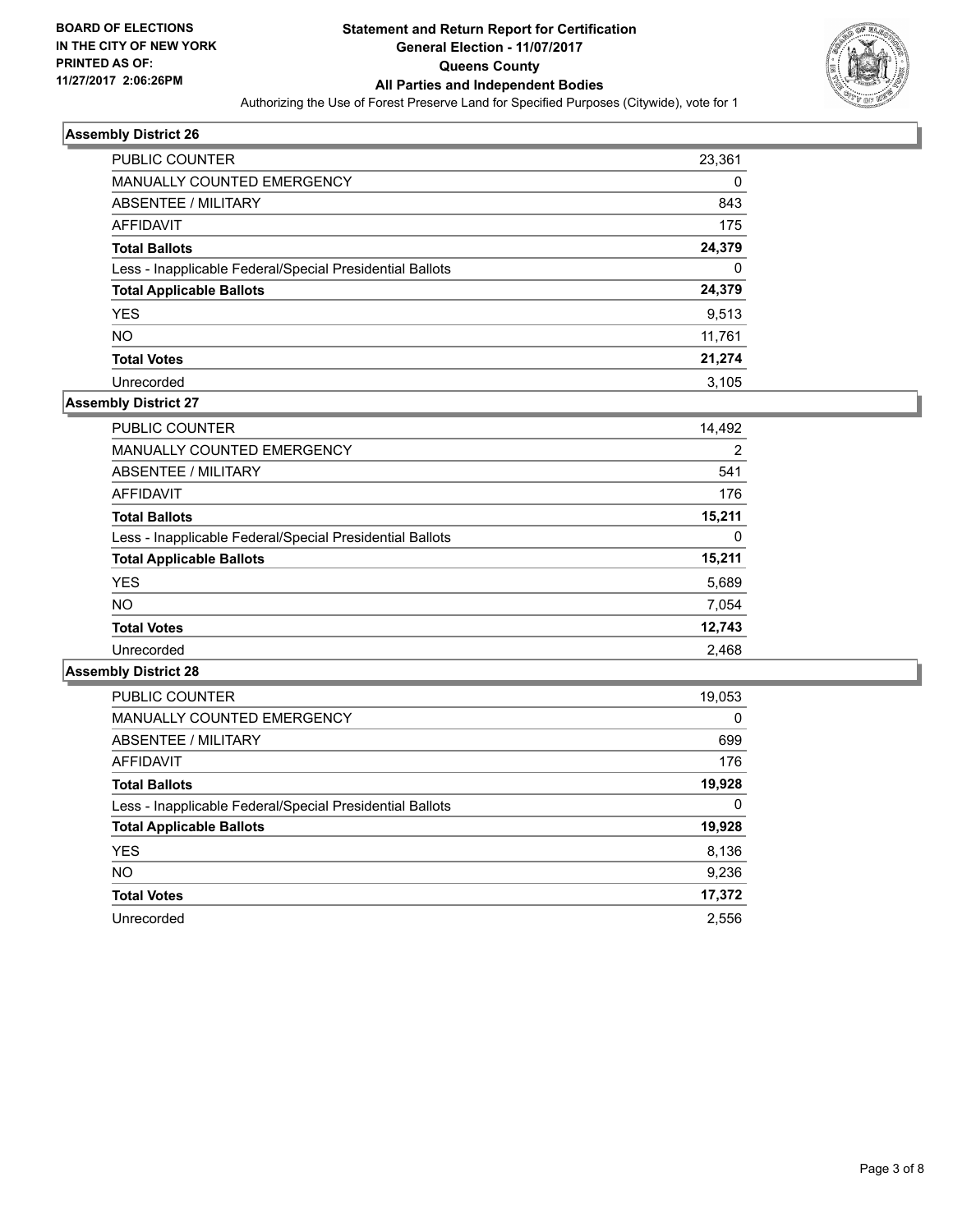

| <b>PUBLIC COUNTER</b>                                    | 18,702 |
|----------------------------------------------------------|--------|
| <b>MANUALLY COUNTED EMERGENCY</b>                        | 0      |
| ABSENTEE / MILITARY                                      | 467    |
| AFFIDAVIT                                                | 172    |
| <b>Total Ballots</b>                                     | 19,341 |
| Less - Inapplicable Federal/Special Presidential Ballots | 0      |
| <b>Total Applicable Ballots</b>                          | 19,341 |
| <b>YES</b>                                               | 5,363  |
| <b>NO</b>                                                | 11,383 |
| <b>Total Votes</b>                                       | 16,746 |
| Unrecorded                                               | 2.595  |

## **Assembly District 30**

| <b>PUBLIC COUNTER</b>                                    | 17,607 |
|----------------------------------------------------------|--------|
| MANUALLY COUNTED EMERGENCY                               | 0      |
| ABSENTEE / MILITARY                                      | 482    |
| AFFIDAVIT                                                | 133    |
| <b>Total Ballots</b>                                     | 18,222 |
| Less - Inapplicable Federal/Special Presidential Ballots | 0      |
| <b>Total Applicable Ballots</b>                          | 18,222 |
| <b>YES</b>                                               | 6,551  |
| <b>NO</b>                                                | 8,644  |
| <b>Total Votes</b>                                       | 15,195 |
| Unrecorded                                               | 3,027  |

| <b>PUBLIC COUNTER</b>                                    | 12,442 |
|----------------------------------------------------------|--------|
| <b>MANUALLY COUNTED EMERGENCY</b>                        |        |
| <b>ABSENTEE / MILITARY</b>                               | 320    |
| <b>AFFIDAVIT</b>                                         | 150    |
| <b>Total Ballots</b>                                     | 12,913 |
| Less - Inapplicable Federal/Special Presidential Ballots | 0      |
| <b>Total Applicable Ballots</b>                          | 12,913 |
| <b>YES</b>                                               | 3,758  |
| <b>NO</b>                                                | 7,449  |
| <b>Total Votes</b>                                       | 11,207 |
| Unrecorded                                               | 1.706  |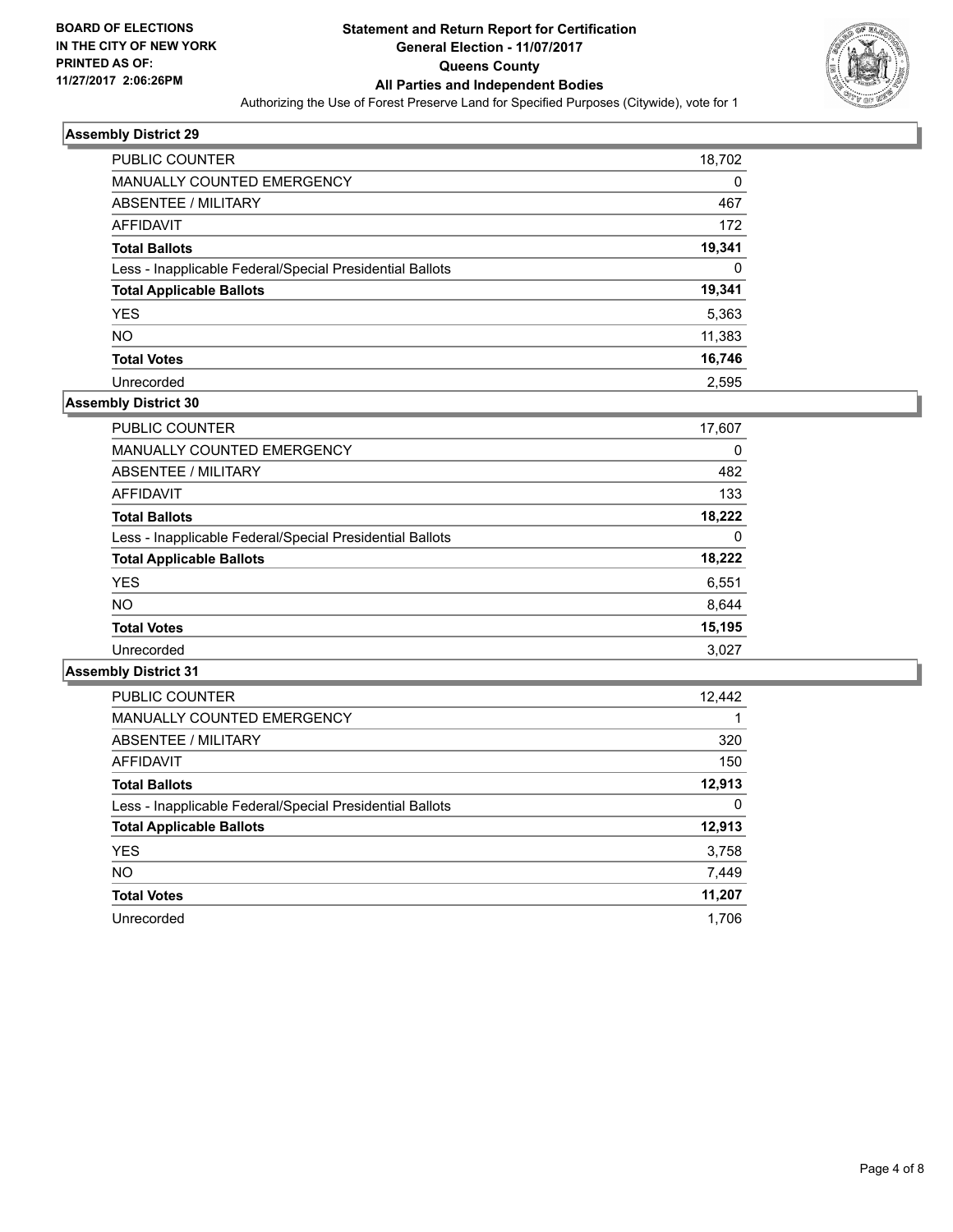

| <b>PUBLIC COUNTER</b>                                    | 17,110 |
|----------------------------------------------------------|--------|
| <b>MANUALLY COUNTED EMERGENCY</b>                        | 0      |
| ABSENTEE / MILITARY                                      | 434    |
| AFFIDAVIT                                                | 168    |
| <b>Total Ballots</b>                                     | 17,712 |
| Less - Inapplicable Federal/Special Presidential Ballots | 0      |
| <b>Total Applicable Ballots</b>                          | 17,712 |
| <b>YES</b>                                               | 4,628  |
| <b>NO</b>                                                | 10,802 |
| <b>Total Votes</b>                                       | 15,430 |
| Unrecorded                                               | 2.282  |

# **Assembly District 33**

| <b>PUBLIC COUNTER</b>                                    | 21,009 |
|----------------------------------------------------------|--------|
| <b>MANUALLY COUNTED EMERGENCY</b>                        | 6      |
| ABSENTEE / MILITARY                                      | 473    |
| AFFIDAVIT                                                | 173    |
| <b>Total Ballots</b>                                     | 21,661 |
| Less - Inapplicable Federal/Special Presidential Ballots | 0      |
| <b>Total Applicable Ballots</b>                          | 21,661 |
| <b>YES</b>                                               | 6,282  |
| <b>NO</b>                                                | 12,759 |
| <b>Total Votes</b>                                       | 19,041 |
| Unrecorded                                               | 2,620  |

| <b>PUBLIC COUNTER</b>                                    | 10,767 |
|----------------------------------------------------------|--------|
| <b>MANUALLY COUNTED EMERGENCY</b>                        | 0      |
| ABSENTEE / MILITARY                                      | 261    |
| AFFIDAVIT                                                | 124    |
| <b>Total Ballots</b>                                     | 11,152 |
| Less - Inapplicable Federal/Special Presidential Ballots | 0      |
| <b>Total Applicable Ballots</b>                          | 11,152 |
| <b>YES</b>                                               | 4,222  |
| <b>NO</b>                                                | 4,441  |
| <b>Total Votes</b>                                       | 8,663  |
| Unrecorded                                               | 2.489  |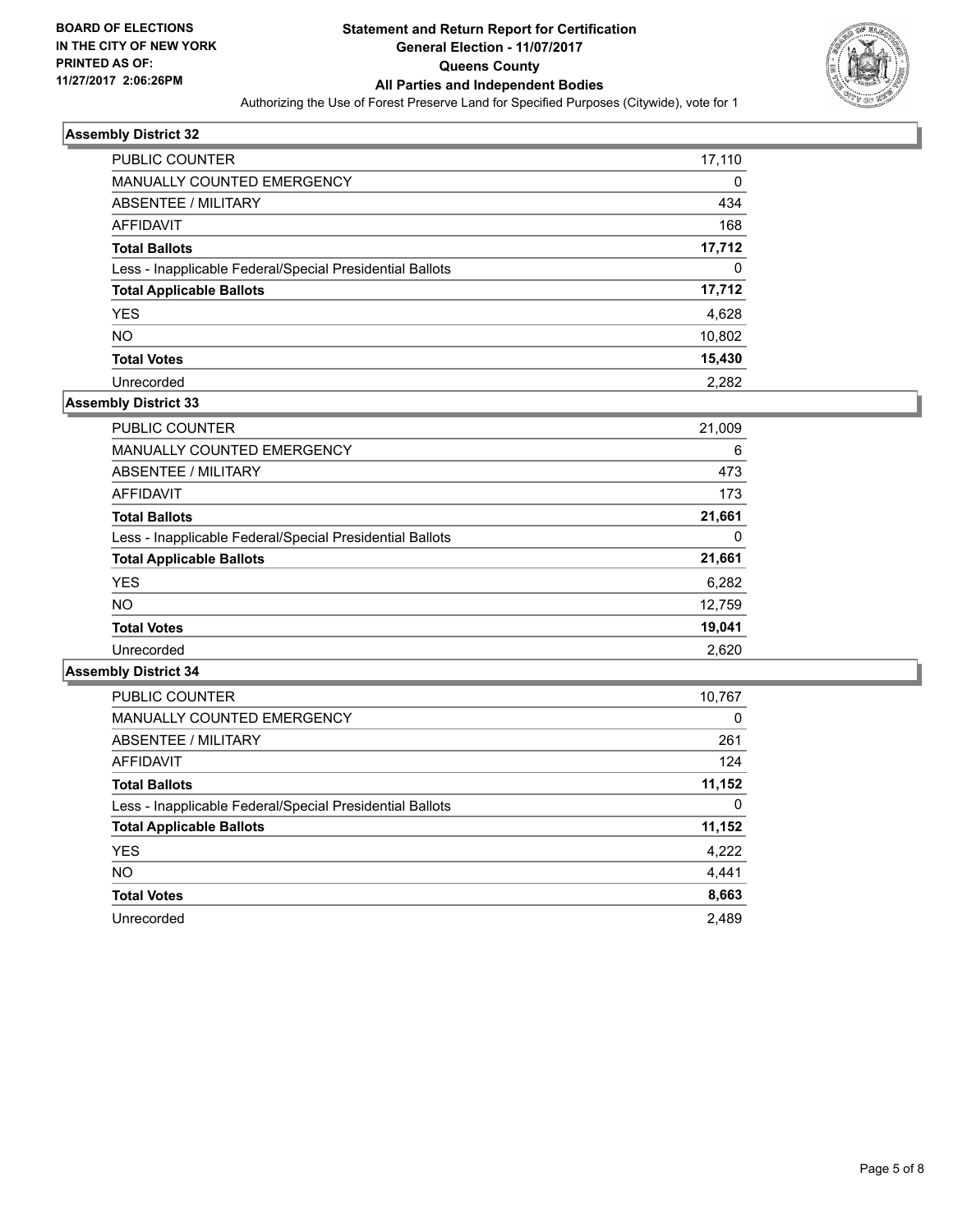

| <b>PUBLIC COUNTER</b>                                    | 9,131 |
|----------------------------------------------------------|-------|
| MANUALLY COUNTED EMERGENCY                               | 0     |
| ABSENTEE / MILITARY                                      | 371   |
| AFFIDAVIT                                                | 70    |
| <b>Total Ballots</b>                                     | 9,572 |
| Less - Inapplicable Federal/Special Presidential Ballots | 0     |
| <b>Total Applicable Ballots</b>                          | 9,572 |
| <b>YES</b>                                               | 3,132 |
| <b>NO</b>                                                | 4,330 |
| <b>Total Votes</b>                                       | 7,462 |
| Unrecorded                                               | 2.110 |

# **Assembly District 36**

| <b>PUBLIC COUNTER</b>                                    | 18,085 |
|----------------------------------------------------------|--------|
| <b>MANUALLY COUNTED EMERGENCY</b>                        | 0      |
| ABSENTEE / MILITARY                                      | 311    |
| AFFIDAVIT                                                | 258    |
| <b>Total Ballots</b>                                     | 18,654 |
| Less - Inapplicable Federal/Special Presidential Ballots | 0      |
| <b>Total Applicable Ballots</b>                          | 18,654 |
| <b>YES</b>                                               | 7,947  |
| <b>NO</b>                                                | 7,829  |
| <b>Total Votes</b>                                       | 15,776 |
| Unrecorded                                               | 2,878  |
|                                                          |        |

| <b>PUBLIC COUNTER</b>                                    | 15,803 |
|----------------------------------------------------------|--------|
| <b>MANUALLY COUNTED EMERGENCY</b>                        | 6      |
| <b>ABSENTEE / MILITARY</b>                               | 272    |
| AFFIDAVIT                                                | 227    |
| <b>Total Ballots</b>                                     | 16,308 |
| Less - Inapplicable Federal/Special Presidential Ballots | 0      |
| <b>Total Applicable Ballots</b>                          | 16,308 |
| <b>YES</b>                                               | 6,724  |
| NO.                                                      | 6,968  |
| <b>Total Votes</b>                                       | 13,692 |
| Unrecorded                                               | 2.616  |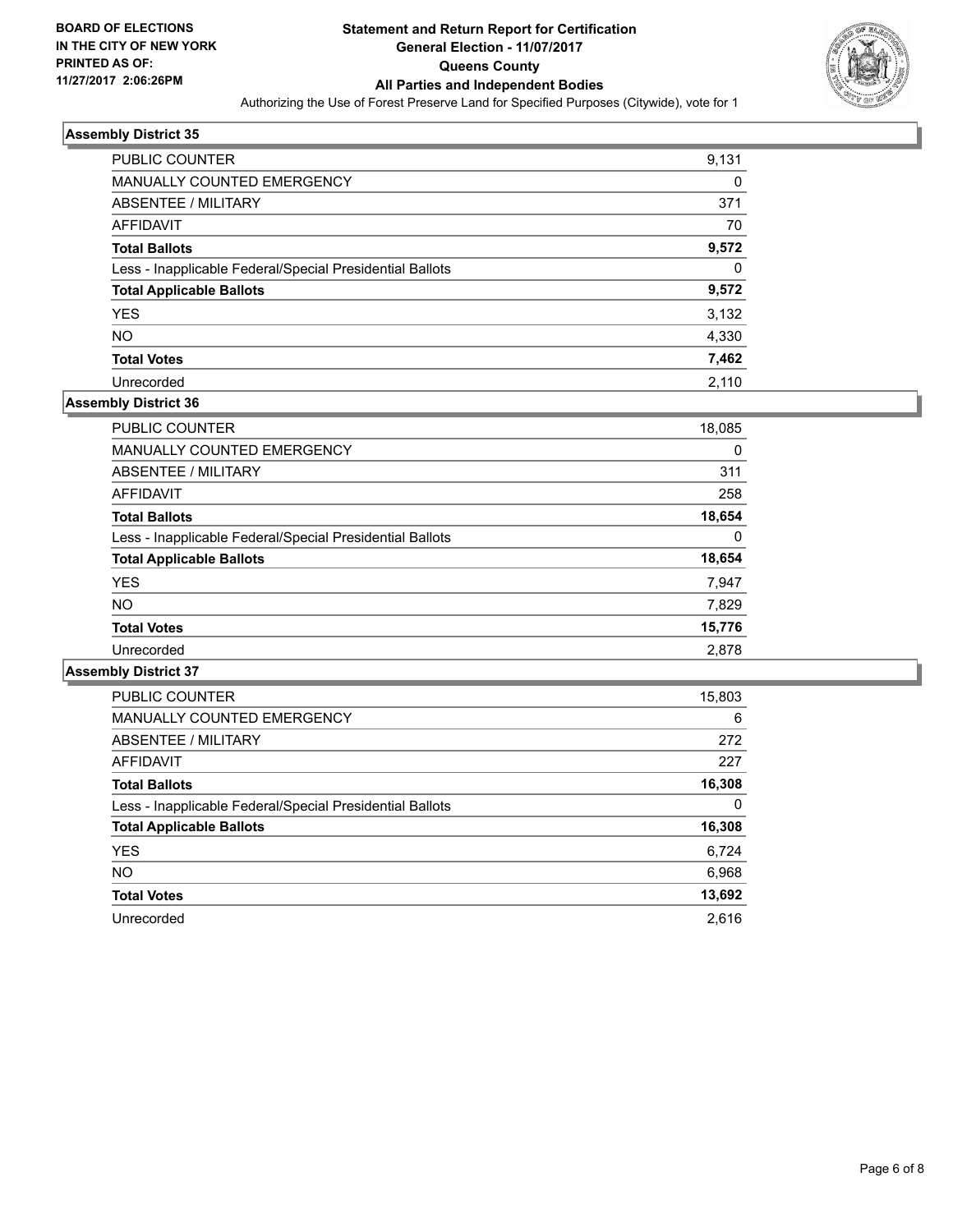

| <b>PUBLIC COUNTER</b>                                    | 10,926 |
|----------------------------------------------------------|--------|
| <b>MANUALLY COUNTED EMERGENCY</b>                        | 0      |
| ABSENTEE / MILITARY                                      | 194    |
| AFFIDAVIT                                                | 150    |
| <b>Total Ballots</b>                                     | 11,270 |
| Less - Inapplicable Federal/Special Presidential Ballots | 0      |
| <b>Total Applicable Ballots</b>                          | 11,270 |
| <b>YES</b>                                               | 3,831  |
| <b>NO</b>                                                | 5,639  |
| <b>Total Votes</b>                                       | 9,470  |
| Unrecorded                                               | 1.800  |

# **Assembly District 39**

| <b>PUBLIC COUNTER</b>                                    | 7,789 |
|----------------------------------------------------------|-------|
| <b>MANUALLY COUNTED EMERGENCY</b>                        | 0     |
| ABSENTEE / MILITARY                                      | 129   |
| AFFIDAVIT                                                | 84    |
| <b>Total Ballots</b>                                     | 8,002 |
| Less - Inapplicable Federal/Special Presidential Ballots | 0     |
| <b>Total Applicable Ballots</b>                          | 8,002 |
| <b>YES</b>                                               | 3,129 |
| <b>NO</b>                                                | 2,981 |
| <b>Total Votes</b>                                       | 6,110 |
| Unrecorded                                               | 1,892 |

| <b>PUBLIC COUNTER</b>                                    | 9,647  |
|----------------------------------------------------------|--------|
| <b>MANUALLY COUNTED EMERGENCY</b>                        | 0      |
| ABSENTEE / MILITARY                                      | 309    |
| <b>AFFIDAVIT</b>                                         | 67     |
| <b>Total Ballots</b>                                     | 10,023 |
| Less - Inapplicable Federal/Special Presidential Ballots | 0      |
| <b>Total Applicable Ballots</b>                          | 10,023 |
| <b>YES</b>                                               | 3,551  |
| <b>NO</b>                                                | 3,978  |
| <b>Total Votes</b>                                       | 7,529  |
| Unrecorded                                               | 2.494  |